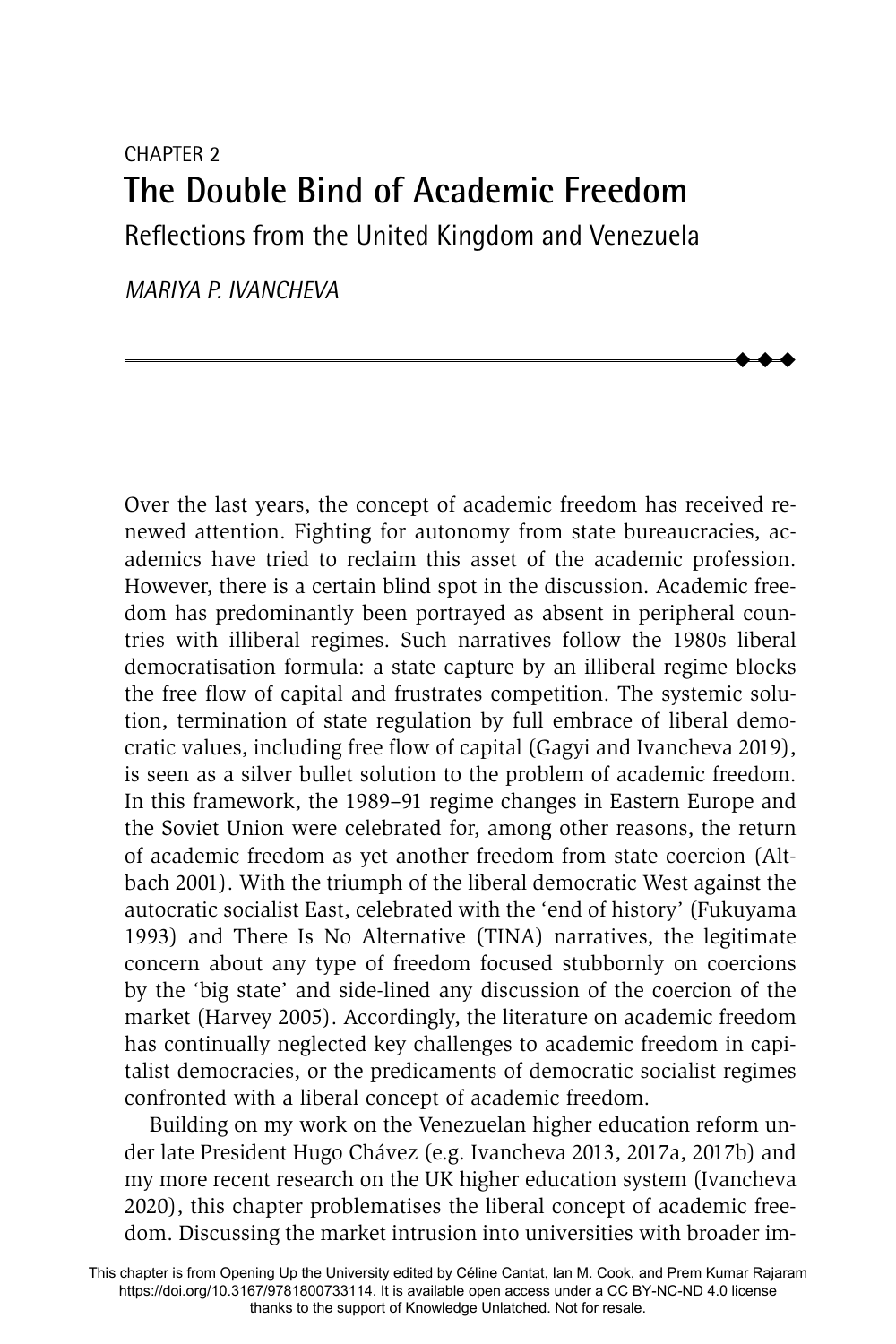plications for academic freedom in both core and peripheral contexts of the global field of higher education (Marginson 2008; Ivancheva and Syndicus 2019), I show how ambiguous concepts such as academic freedom can be subverted and used against their transformative reading. In the case of academic freedom, while certain instances of state intervention under so-called 'illiberal regimes' are undeniable and need urgent action, the insistence on freedom from the state conceals bigger enclosures on university autonomy from state-enabled market forces, performed within liberal and illiberal regimes alike. It is also being used to hinder positive state intervention when progressive governments emerge.

The chapter complicates the concept of academic freedom in two ways. On the one hand, I speak of cases in advanced capitalist democracies where, under the rhetoric of academic freedom, state intervention that redistributes to and hugely benefits private companies, curtails workers' rights and securities. The increased control of public higher education by market forces is expressed in enclosures that connect academic freedom to core areas of university activity: research, teaching and service (Swartz et al. 2019). On the other hand, in democratic socialist countries like Venezuela under Chávez, aiming to subvert such devastating trends, a concept of academic freedom was used by conservative opposition forces to entrench themselves in traditional universities and defy redistribution and social justice (Ivancheva 2017a). I show how, in both cases, the 'occupation' of the concept of academic freedom reflects broader structures of power, facilitates the reproduction of hierarchies, and – in the case of Venezuela despite the equitable institutional design – can inhibit the process of widening access to marginalised groups.

#### **Academic Freedom: Conceptual Notes**

The meanings of what constituted academic freedom have changed in different historical epochs and geographical areas with their specific university models. Originally, in late medieval universities across Europe, it signified the relative freedom from secular or religious authorities for faculty and students alike (Altbach 2001). It was reinforced in the nineteenth-century Humboldtian university model of *Lehrfreiheit*  and *Lernfreiheit* – two concepts which stood, respectively, for teaching and learning freedom within the confines of scholarly discipline (Altbach 2001: 206). Such freedom did not protect the academic community from broader social and political issues; it did not extend beyond the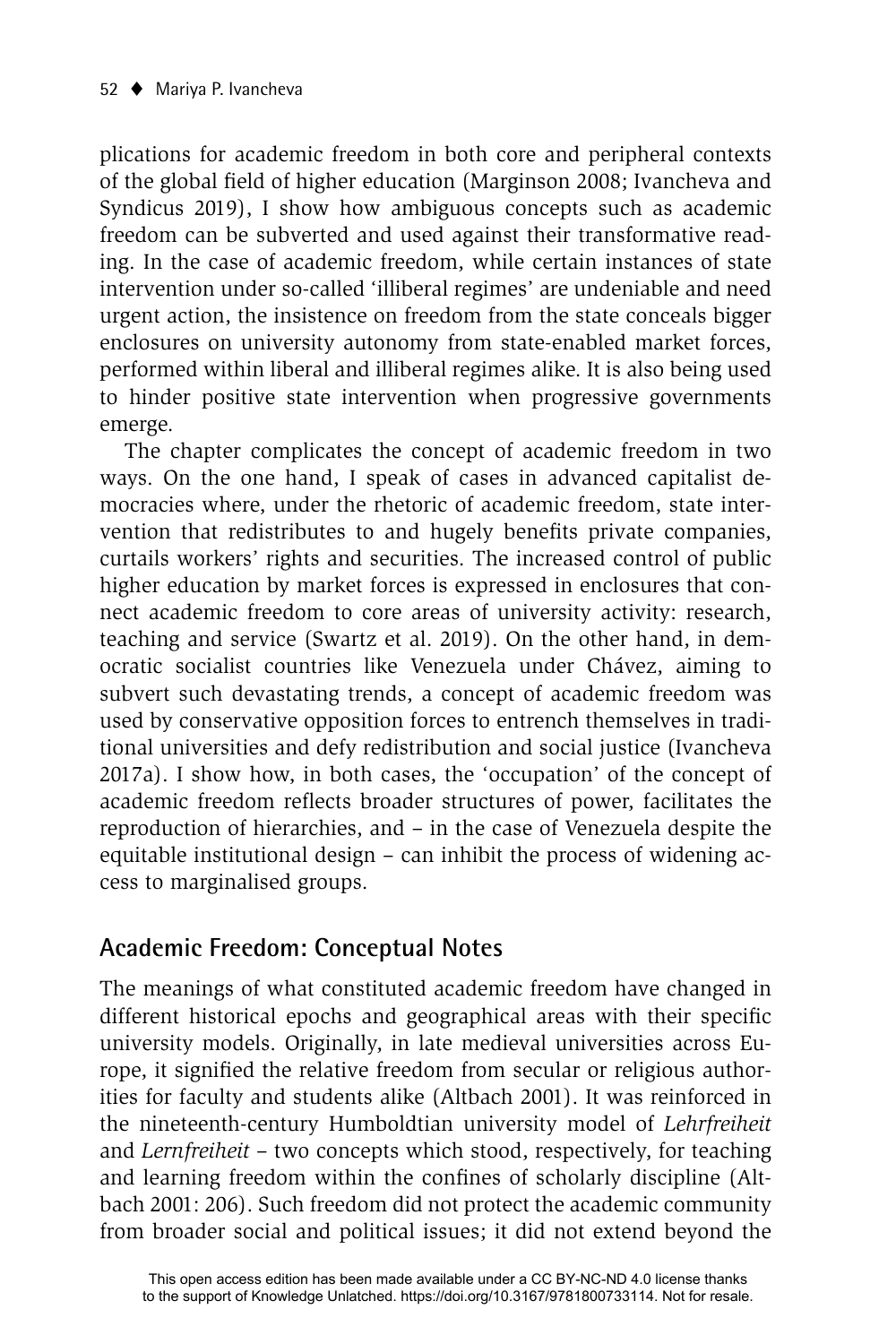university gates, and did not mean any special protection for dissenting faculty or students (Altbach 2001: 206–207). Under the Napoleonic university model, developed in the same era and dedicated to civil service education, universities were central institutions to train and thus reproduce the elites presiding over the nation-state (Sam and Van der Sijde 2014). Academics were seen as public or clerical servants accountable to the secular or religious power rather than to science. State or clerical authorities had indiscriminate rights to intervene in university operations (Enders, de Boer and Weyer 2013; Lynch and Ivancheva 2015).

It was in the Americas at the end of the nineteenth century that the individual and guild privileges and the public service aspect of the university institution were combined in an extended definition of academic freedom (Einaudi 1963). Under the insistence of the public relevance of scientific knowledge, and the service function of higher education, the university community was seen as responsive to broader issues in society (Einaudi 1963). Protections of the academic community in public life beyond the ivory tower were seen as vital (Altbach 2001). In the US this meant research faculty were entitled to special protections of freedom of public speech and writing on all topics. Throughout Latin America, under the influence of the Cordoba Reform in Argentina from 1918, this protection went a step further (Altbach 2001). In Cordoba, and later through student discontent and public reforms across the continent, progressive students and academics demanded protection of the financial, legal and political autonomy of universities and even protection from police forces entering their campuses. This reform introduced some of the key principles of public higher education in Latin America: free access, democratic co-governance, transparent recruitment, and applied academic knowledge through outreach (*extensión*) (Tünnermann 2008; Ivancheva 2013, 2017a).

Thus, the concept remained stretched between distant, and even somewhat controversial definitions. At one end stands a narrow definition of individual or institutional freedom premised on an adherence to the scientific or disciplinary ideal. At the other extreme, academic freedom has had strong institutional connotations that require not only students and faculty, but also university institutions to be accountable to the public, by serving official authorities or by openly confronting powers-that-be (Altbach 2001; Traianou 2015). These definitions now find hybrid manifestations in different contexts. The broader concept is central in places where academic communities are involved in struggles for national liberation or against authoritarian dictatorships (Altbach 2001). The narrower one is professed in contexts where the academic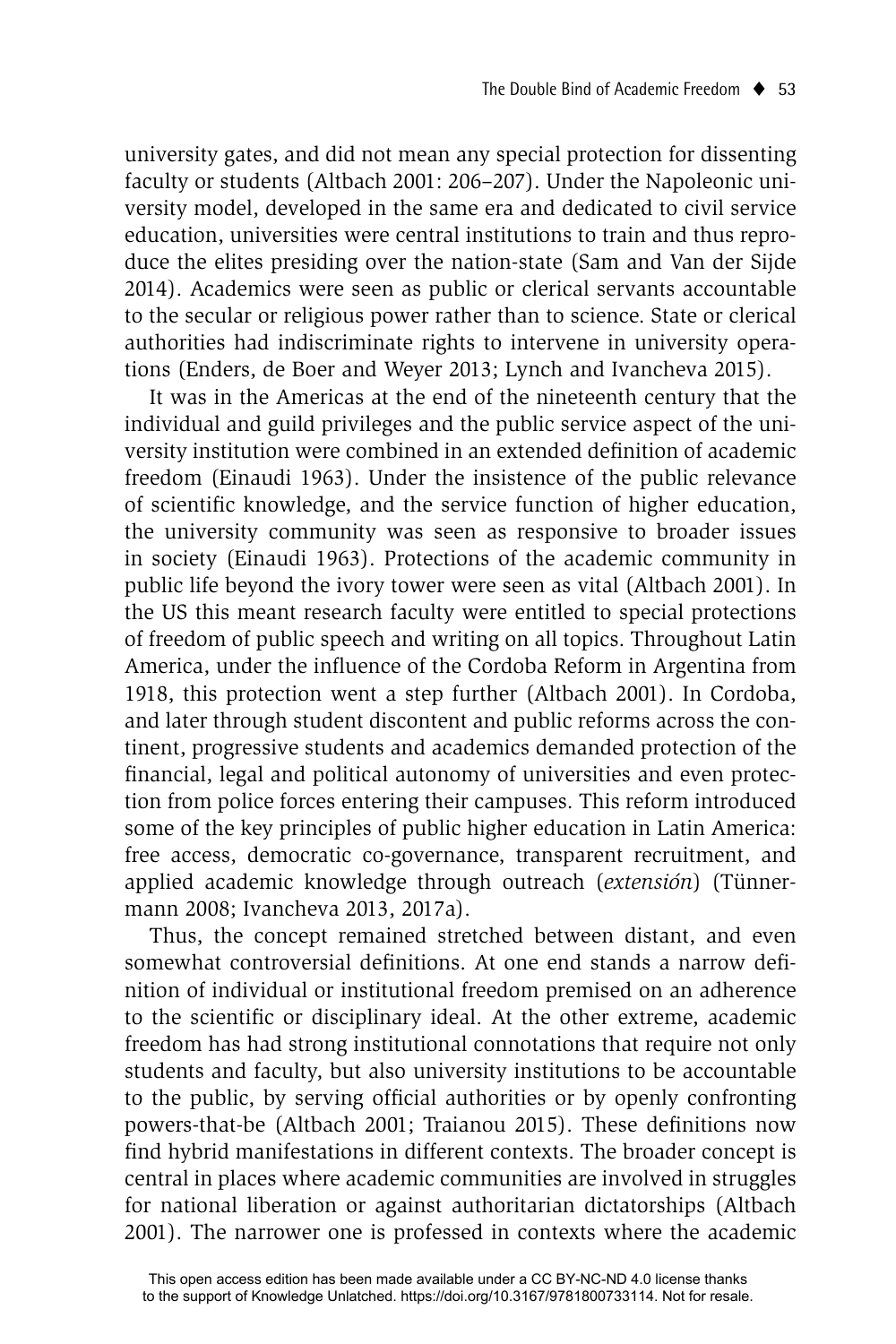community is not seen as a politically relevant actor, but its right of free speech is regarded as unquestionable (Lynch and Ivancheva 2015).

The broader definition of academic freedom lost traction with the collapse of the socialist bloc in 1989 (Altbach 2001). Since then, academic freedom has mostly been absent or only featured in a limited sense in policy documents. In a rare appearance in the international arena, UNESCO defined academic freedom as academics' 'right, without constriction by prescribed doctrine', to freedom of teaching, discussion, research, publication, and uncensored critical speaking of the institution or system in which they work (UNESCO 1997). Institutional autonomy was, then, a guarantee of the rights of 'teaching personnel' to function to 'the proper fulfilment' of the teaching personnel's and institutions' duties (UNESCO 1997). In national documents, such as the UK Education Reform Act 1988, Section 202 (2), academic freedom was 'the freedom [academics have] within the law to question and test received wisdom and to put forward new ideas and controversial or unpopular opinions without placing themselves in jeopardy of losing their jobs or privileges they may have at their institutions'.

Such individually focused conceptualisations of academic freedom nowadays growingly surface in debates within academia and in public in relation to new illiberal governments' measures against liberal academics and universities (Ignatieff and Roch 2018). Individual institutions' and academics' right to be independent from any regulation, paradoxically, is also defended by the opposite conservative camp as they defend the right of misogynist, racist and other controversial opinions to be platformed at university campuses (see e.g. Simpson and Kaufmann 2019). While the latter discussion mostly takes place in advanced capitalist democracies, the former happens in the postcolonial or post-socialist space and in (semi-)peripheral economies where universities play a political role and academic communities express liberal democratic ideals (Lyer 2019). Yet both discussions omit the question of what project of statehood or public interest is represented in specific regulatory initiatives. Both also hail academic freedom as a privilege granted to universities and their faculty, without requirement that they serve a positively transformative social project (Lynch and Ivancheva 2015).

In light of this, a new wave of discussion of academic freedom has emerged in recent years, one that challenges both the broad and narrow definitions of academic freedom (Moreno 2008; Lynch and Ivancheva 2015; Traianou 2015; O'Keefe 2016; Ivancheva 2017a). While agreeing that freedom should be granted to academics and students, authors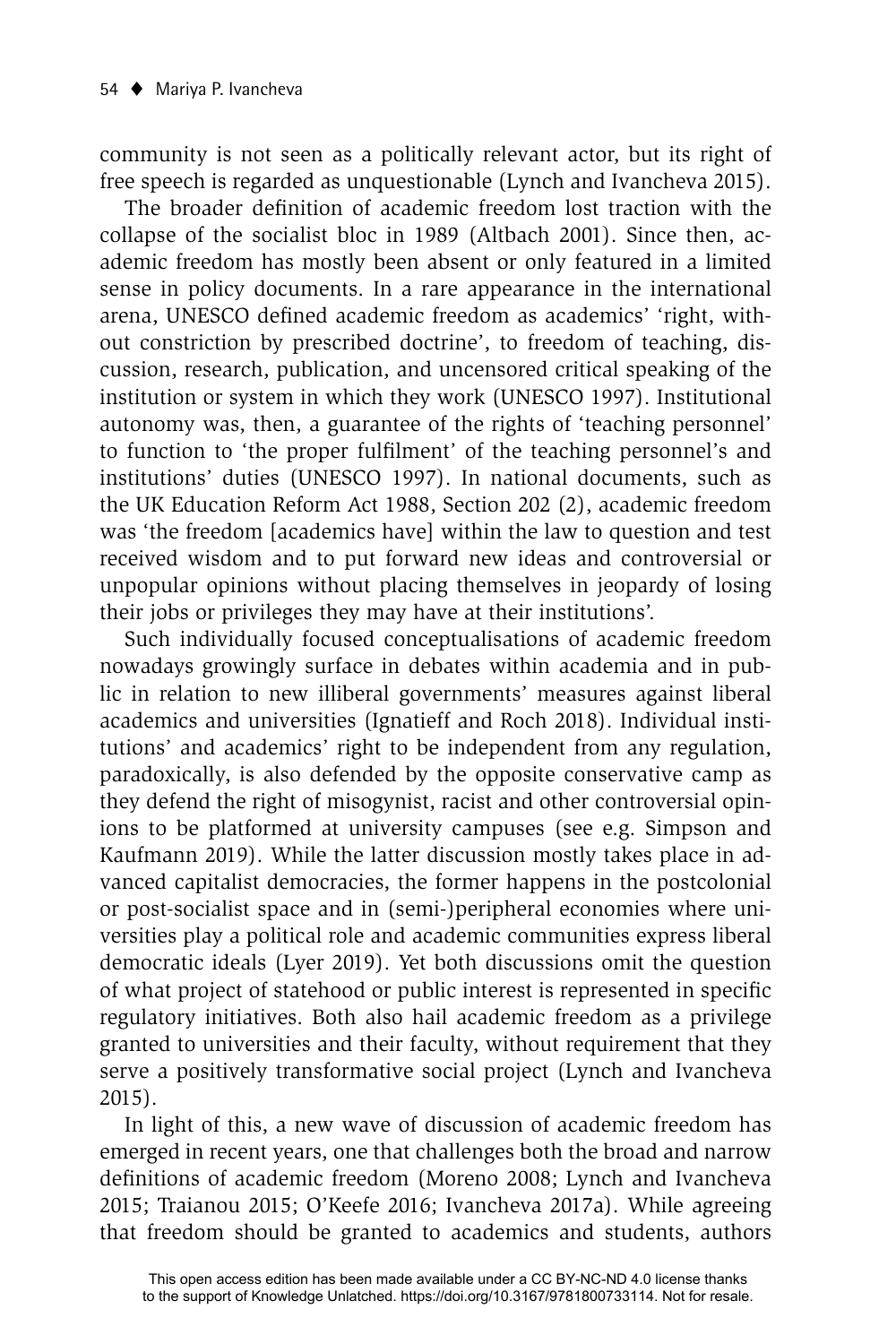express concerns about the way in which discussions of academic freedom elude the question of marketisation of university education. And while UNESCO (1997) insisted that academics, like all other citizens, are expected to 'enhance the observance in society of the cultural, economic, social, civil and political rights of all peoples', these authors have questioned how exactly the university institution serves the public. The question remains: under which circumstances should universities claim academic freedom, and under which could such freedom be challenged? This discussion first emerged around the question of campus freedom of speech and no-platforming, where freedom should not be given to those who harm the most vulnerable (O'Keefe 2016); and then around the question of how marketisation challenges academic freedom in advanced capitalist democracies (Lynch and Ivancheva 2015). It has also transpired that in certain contexts, academic freedom is used to prevent reform in universities that serves the public (Ivancheva 2017a). Two cases illustrate these points.

# **Case Study I. The UK: Enters the Market**

Beyond the collegiate universities like Oxford and Cambridge, famous for blue-sky research conducted in scholastic isolation and dedicated small-group teaching for the chosen few, the UK has developed one of the most inclusive public university systems. As early as the midnineteenth century, a number of medical, science and engineering colleges were awarded royal charters and became secular universities, known as 'red brick colleges'. Thereafter, university gates gradually opened not only to men from wealthy families, but also to women (Dearnley 2018), members of the colonial elites (Pietsch 2013) and, gradually, to students from working-class and ethnic minority backgrounds (Carpentier 2018). Massification accelerated after WWII with the foundation of new universities and colleges of advanced technology, which were eventually granted university status. With the Further and Higher Education Act in 1992, the binary system was abolished: all former polytechnics, numerous colleges of higher and further education and a handful of newly established universities received the status of universities, now known as 'post-1992 institutions' (Carpentier 2018). All these now amount to more than 160 public degree-granting institutions of higher learning, and are accountable for the steep rise of student intake of UK and foreign students (Carpentier 2018). The push for massification was paralleled with efforts towards 'research excellence' assessed through global and national university evaluation.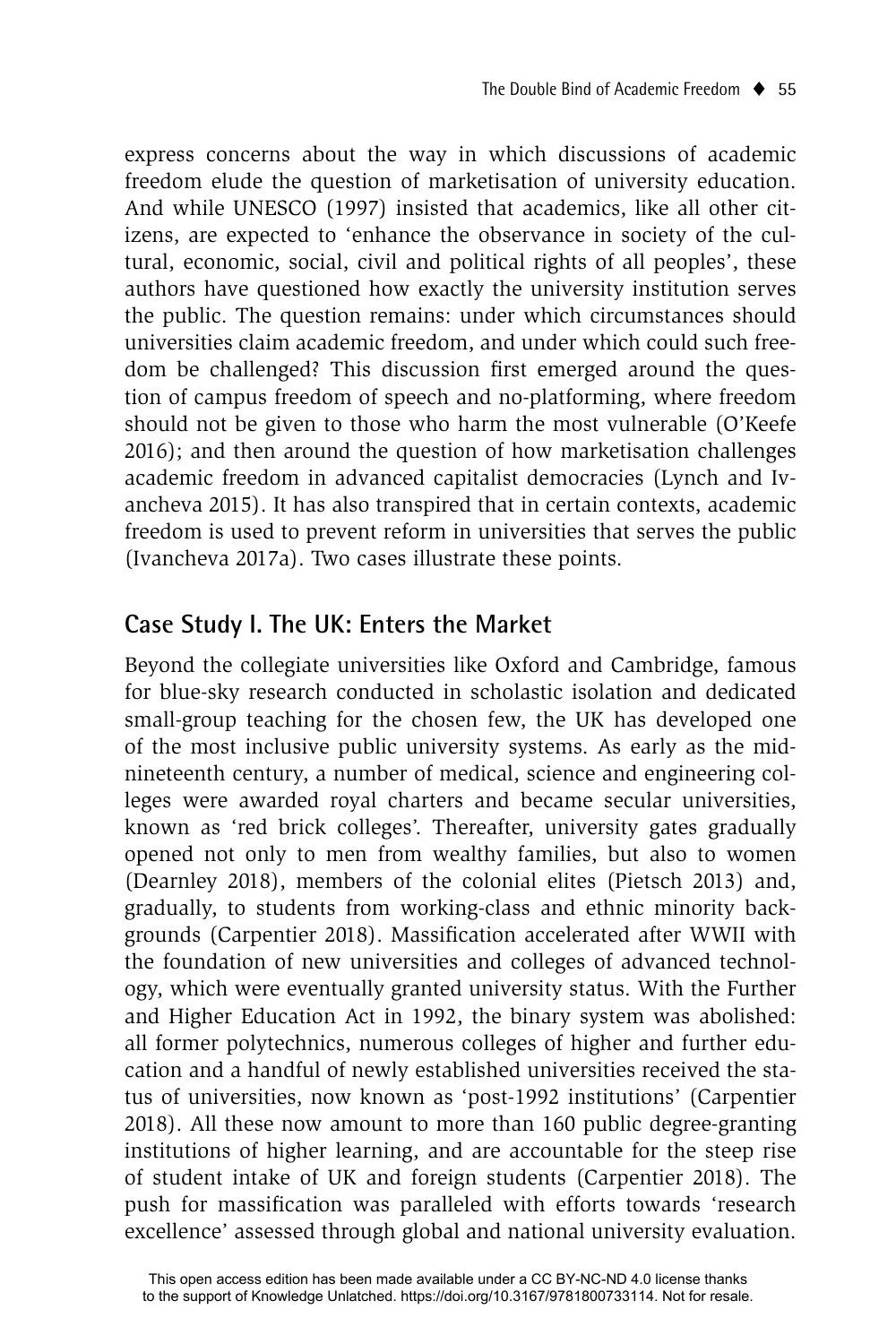These produced a powerful image of a public university system in a capitalist democracy, offering universal access, education excellence and academic freedom alike.

Yet has academic freedom really been performing up to the same standards as such triumphant narratives suggest? How has academic freedom been affected by what scholars and commentators in the UK have declared over the last decade, namely a public higher education under attack (Bailey and Freeman 2011; Docherty 2015), suffering a 'toxic' or 'Zombie' turn (Smyth 2017; Murphy 2017) or even a tragic end (Wright and Shore 2017; Eagleton 2015)? To answer these questions, we need to take into account the different aspects of the introduction of a market logic into every aspect of higher education in the country through a number of historical shifts over the last half a century.

The oil crises of 1973 and 1979 prompted a recession that resulted in a period characterised by cuts in university funding as part of broader public sector austerity (Traianou 2015). Using its structural position, the central government carried out public sector reforms in ways impossible in federal states like Germany or the USA (Brandist 2017: 585). Under the motto of TINA, this was used as the ideological justification to introduce the new public management doctrine, which allowed successive UK governments to reposition higher education as a public service in need of cost-cutting and 'streamlining', while also indicative of the growth of the national economy (Carpentier 2018). To foster competition between institutions, policies involved the end of the block grant to universities, the introduction and gradual rise of student fees, performance management through metrics, installing competition as an organising principle of research, and the takeover of core functions of the university by private corporations and outsourced services (Komljenovic and Robertson 2016; Lynch and Ivancheva 2015). Power was centralised into a management structure more fit to run a business enterprise than a public service (Traianou 2015: 43). This affected the core functions of universities – research, teaching and service – in complex ways, challenging the myth of academic freedom.

In terms of research, academic freedom has been impacted by the dissolution of the block grant to public universities. The decoupling of research from the core budget (now generated from student fees) has meant universities no longer have research budgets, but scholars have to cyclically compete for them from external funders. Research council funding is increasingly tied to priority topics, rather than academics' own research priorities (Traianou 2015: 42). Priority is placed on natural and life sciences as opposed to social sciences, arts and humanities,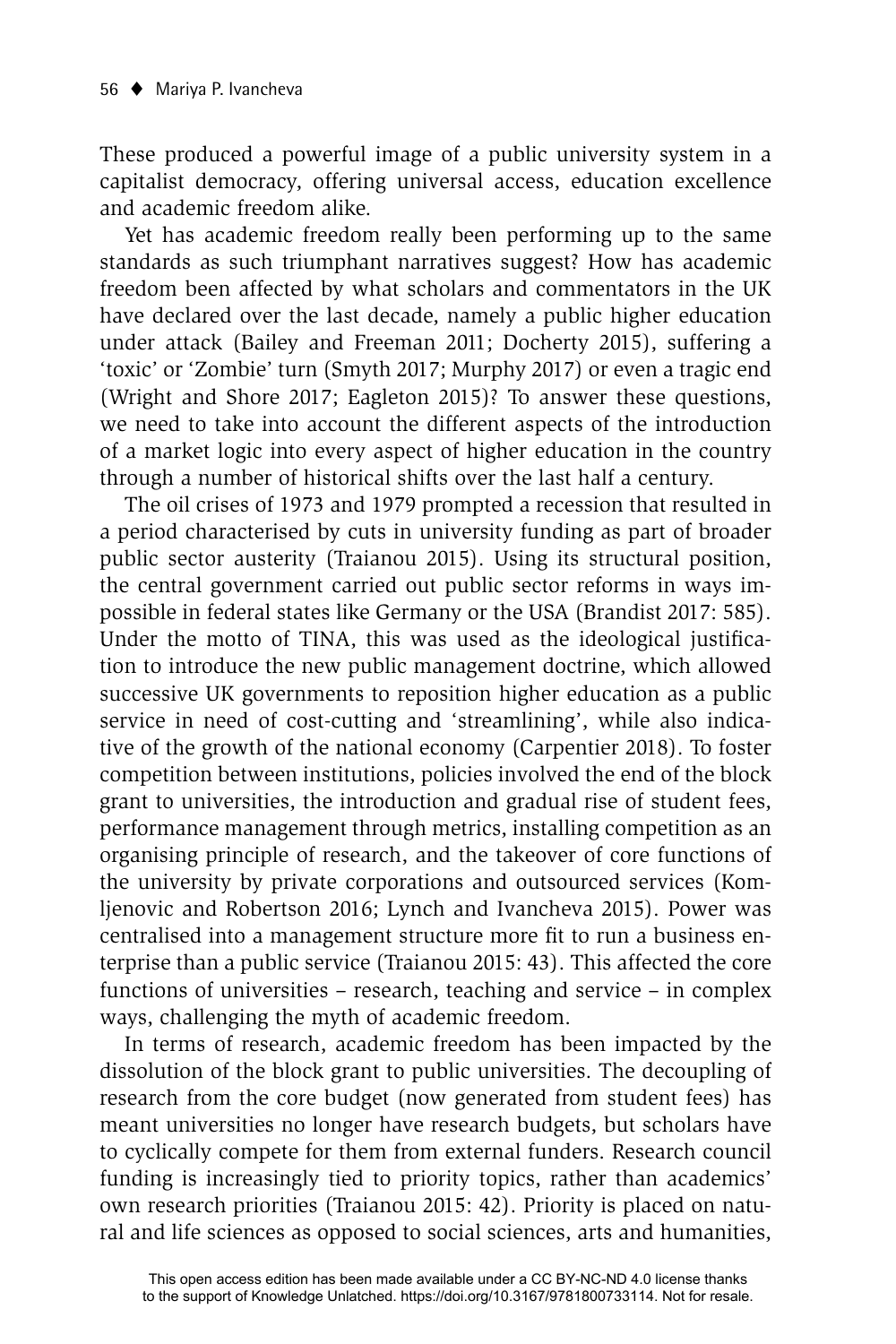which remain subject to increasingly Euro-centric, developmentalist, neocolonial frameworks (Lynch and Ivancheva 2015). Academics are discouraged from 'straying away' from established disciplinary dogmas as competition between universities, departments and individuals is measured through funding-based, discipline-bounded audit of outputs (Brandist 2017: 586). This commercialisation of research, aimed at unleashing freedom and creativity, has instead produced new academic enclosures. Obtaining research funding requires enormous human and financial resource investment in incessant grant applications with a minuscule chance of success, usually privileging a handful of historically advantaged universities (Anonymous Academic 2014) as well as historically advantaged social groups or classes. 'Research excellence' is measured by individual or institutional performance in the Research Excellence Framework (REF) or world rankings.

The effects especially of REF – a cyclical peer review process, making research funding subject to performance of 'world class excellence' – compromise academic freedom (Wells 2012). Research collaboration and interdisciplinarity are effectively discouraged through discipline-specific reviews (Wells 2012). To score higher, universities headhunt VIP academics while turning those not on an accelerated academic track into second-class citizens; these are usually women and academics from black and minority ethnic (BAME) backgrounds (Megoran and Mason 2020). The proliferation of casualised contracts ensures that despite growing workloads, permanent faculty receive more time for grant applications and publications (Megoran and Mason 2020: 19). In 2017–18, 67 per cent of researchers and 49 per cent of teaching 'only' staff in the university sector were employed on fixed-term contracts. Together with seventy thousand 'atypical' contract staff, they form a reserve army of academics doing a significant part of teaching and research across UK universities (Megoran and Mason 2020: 6). Restrictive eligibility criteria make only permanent faculty eligible for grant applications. They are incentivised to take credit for work developed by researchers on lowpaid fixed-term contracts, deepening the hierarchical culture of patronage (Mahalyfy 2014; Megoran and Mason 2020: 19–21).

In terms of teaching, when student fees became the core source of university budgets in the early 2010s, a number of significant infringements on individual and institutional academic freedom took place. The introduction of student fees meant accumulation of huge debt which new generations have to pay throughout their working life. Capped at £9,000 for Bachelors' studies for home students, student fees exceed £20,000 per year for non-EU nationals attending some Masters' programmes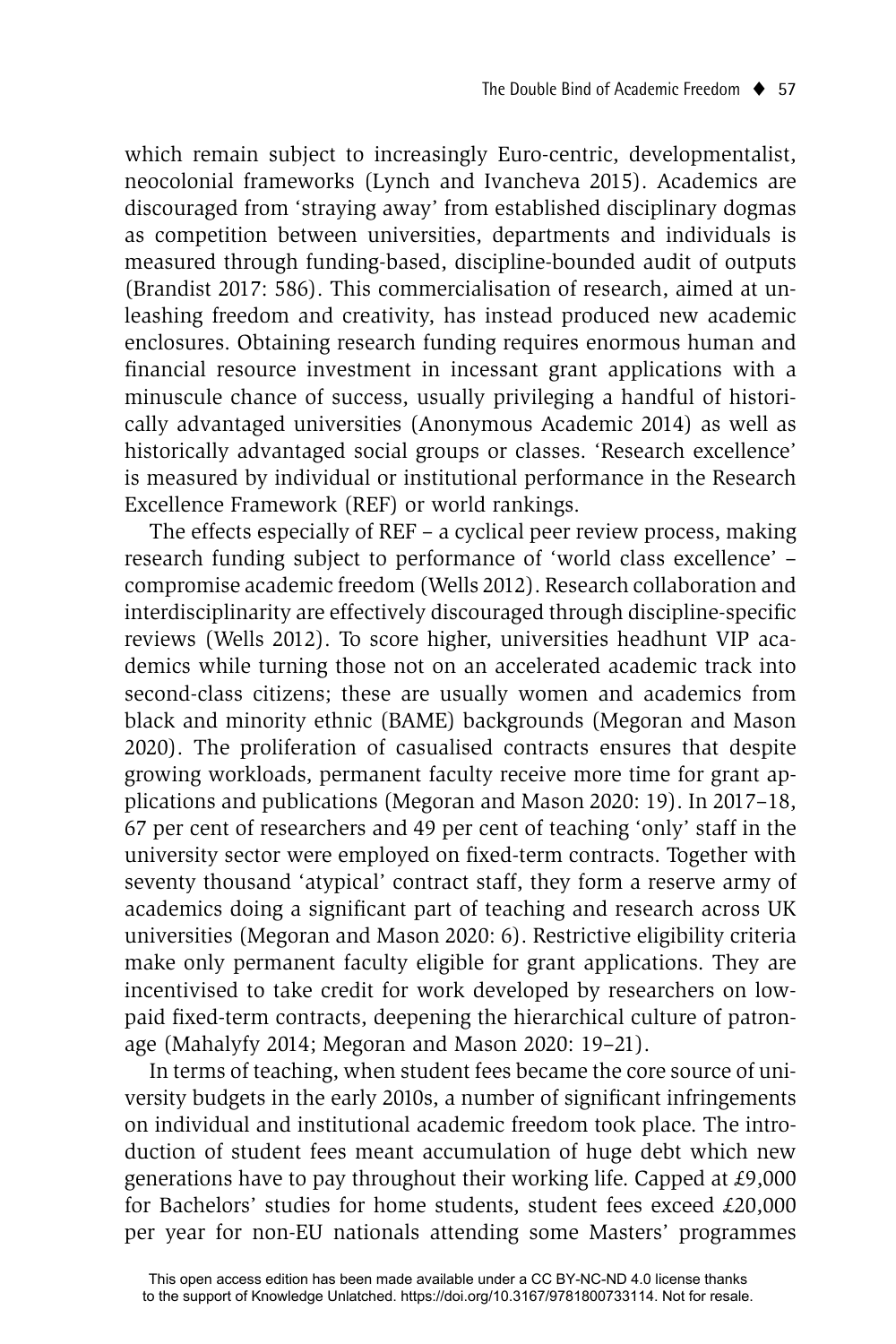(Hillman 2018). Loan programmes, covering subsistence, require debt repayment for graduates employed above the living minimum wage of £21,000 per year, setting university priorities to courses with a direct link to employability, jeopardising less career-focused programmes (Metcalfe 2020). Teaching is now measured by its 'value-for-money' benefit rather than its contribution to student empowerment (Tomlinson 2018). The 'digital turn' requires the use of learning management systems, software and other technologies monitoring teaching, and increasing academics' workload. Often bought via monopoly purchases from ed-tech corporations (Metcalfe 2006), technologies limit faculty decision-making and freedom over teaching, while allowing for the appropriation of teaching materials as intellectual property of universities (Galpin 2018). Universities also bend under pressure from foreign governments, such as China's, whose UK embassy 'expressed concern' about academic strikes and cracked down on Hong Kong support among students (Cavendish 2019). The UK government also obliged staff to monitor students as 'PREVENT duty', under the Counter Terrorism and Security Act (Simpson and Kaufmann 2019).

As national and global rankings rate research, teaching itself has become increasingly devalued in staff promotion and evaluation, and is increasingly done by casualised faculty (Ivancheva, Lynch and Keating 2019). Under working conditions that have become more and more insecure, the latter also have to deal with students suffering anxiety due to debt, insecure futures and consumer orientation (Bunce, Baird and Jones 2017). Yet, while students experience a mental health epidemic (Shackle 2019), services and face-to-face time with faculty are barely available (Goddard 2019), unless care is volunteered by faculty members undergoing their own mental health crisis (Morrish 2019). And yet the new Teaching Excellence Framework (TEF) 'awards' topperforming universities nothing but the right to increase student fees (Hale and Viña 2016). Meanwhile, the 'student experience' mantra legitimates that universities invest part of the £44 billion sector-wide surplus (Bennett 2018) into on- and offline facilities (Adams 2019). While student debt has risen to £121 billion (CBDU 2018), new private dorms often run by offshore companies with over £2.5 billion total annual profit (Adams 2019) offer students residency at exorbitant prices (Osborne and Barr 2018). Public-private partnerships with online programme management companies (OPMs) develop online degrees and short courses with over 50 per cent profit for OPMs (Hill 2018). Often taught by precarious or outsourced staff, such courses target online students not using residential facilities (Lieberman 2017). Student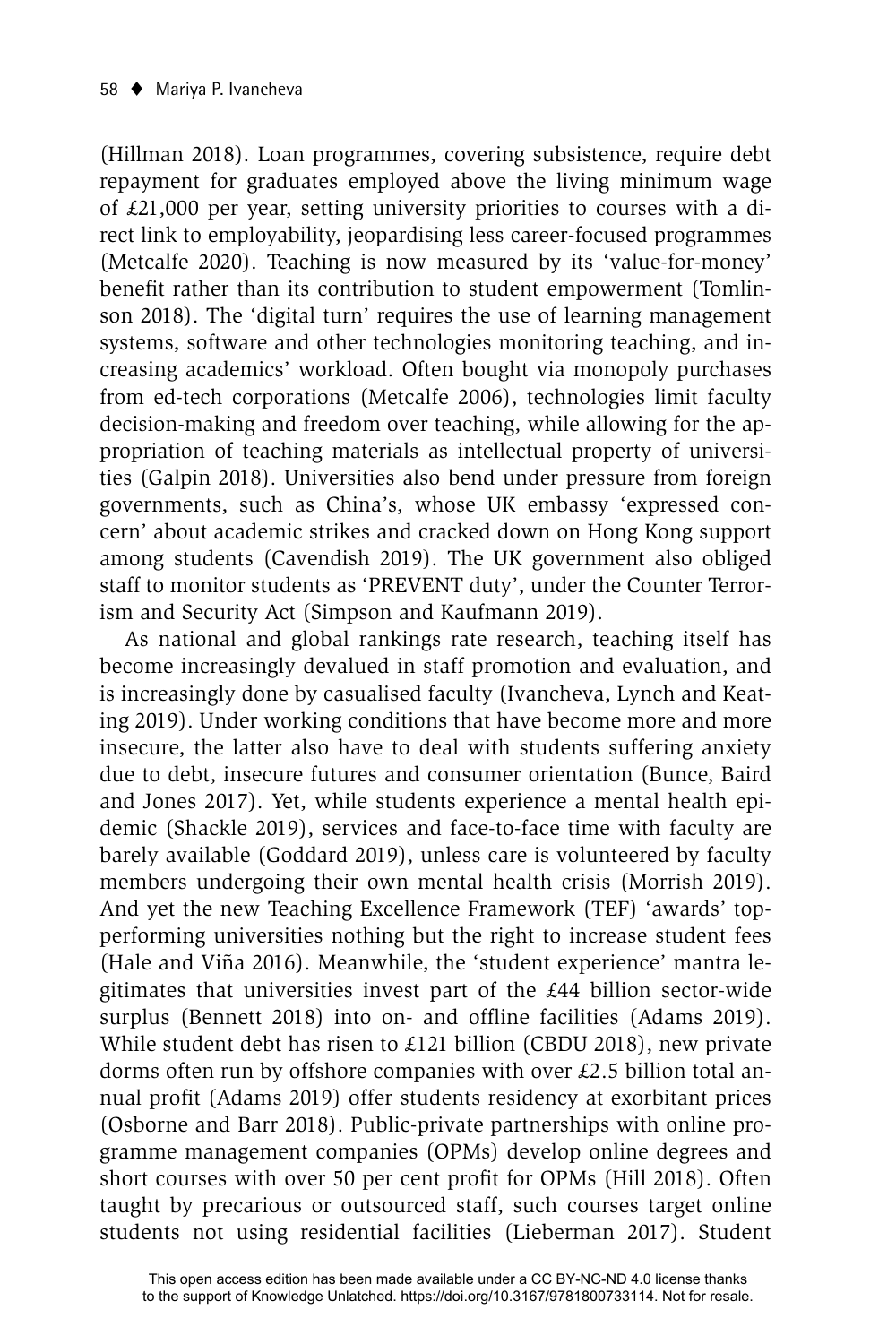data is sold to marketing firms but kept behind payroll for researchers (McKie 2020; Matthews 2019).

In service, changes in research and teaching have produced similarly acute contradictions. Deriving from critique of the lack of practical application of academic knowledge, within the market framework the pressure to conduct research applicable by 'external' users (Traianou 2015: 42) means that practical utility and impact have to be known during the grant application, that is, before research is conducted. Academics need to prove they work with various – often commercially minded – 'stakeholders' (Knowles and Burrows 2014). As a commercialisation benchmark, however, 'impact' often means scientific production averse to academic freedom. Medical trials in capitalist democracies like the US have long been serving the tobacco and sugar industries (Bero 2019). Social scientists increasingly also cooperate with tech giants, for example Google funding research on ethics of Artificial Intelligence (Williams 2019), or Uber co-authoring articles concealing the problematic sides of the gig economy (Horan 2019). Research contracts often include clauses giving the funder the final say on whether the research can be published and jeopardising especially early career researchers' work when such contracts are controlled by their line managers (Bero 2019).

Tied to the narrative of freedom, the narratives of data and resource openness have also been compromised. Articulated initially as vital to research transparency, data openness stemmed from a necessity to protect research participants, and research as replicable and publicly transparent. Resource openness addressed a global and historical asymmetry of knowledge produced and accessed by core countries, even when it was conducted about and with participants and scholars from the periphery (Ivancheva and Syndicus 2019). Yet new standards of processing personal data render research challenging for scholars, dangerous for vulnerable participants, and protective of repressive states and corporations (Yuill 2018; Peter and Strazzari 2016). An institutional and international push to break monopolies of publishing companies, which charge universities to access their own production, has raised awareness about how the surplus from academic labour benefits businesses and commercial publishers. Yet only scholars working at wealthy universities on grants can publish 'gold' Open Access articles, privileged in the UK competition for excellence (Tennant et al. 2016). Against the design and desire of movements for open data and resources, these now stratify scholars, endanger vulnerable participants, and sponsor for-profit publishers.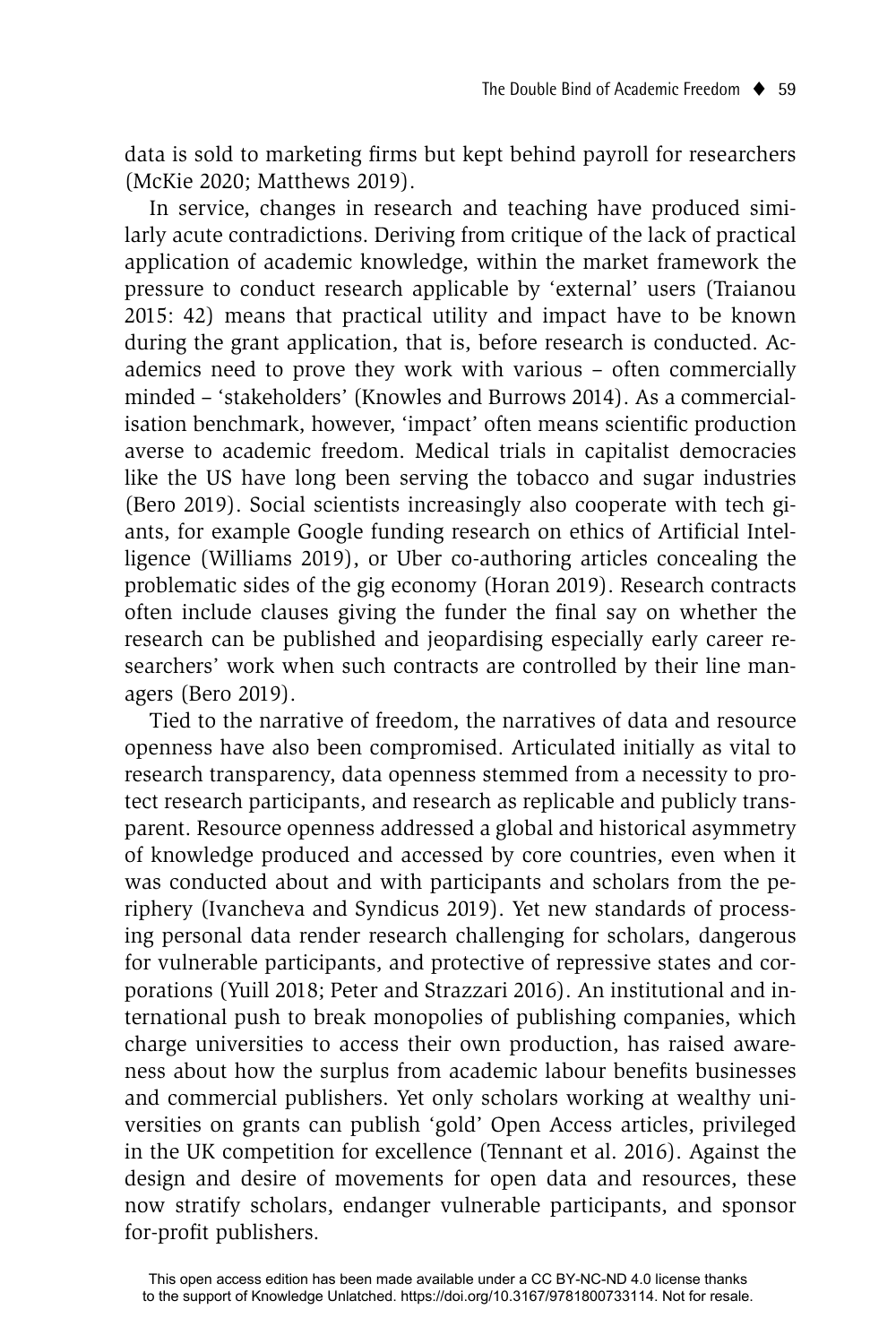## **Case Study II. Venezuela: Exits the Market?**

While the case of UK public higher education raises serious concerns about the curtailing of academic freedom under the logic of the market, this logic works even in places where it is identified, critiqued and acted against by progressive governments. The case of Venezuela under late President Hugo Chávez is noteworthy. Having come to power in 1998 and suffered a backlash from the educated middle class in Venezuela, by 2003 Chávez had set a programme to massify higher education in the country. Until then, higher education was predominantly public but also with a quite 'elite' and thus limited profile. It was also split between a few research-intensive, mostly 'autonomous' institutions and 'experimental' universities with a more teaching-focused vocational training profile (Ivancheva 2013).

Against this negative background, after the attempted coup d'état in 2002 and the petrol strike, which showed that the knowledge elite in the country was in large numbers averse to reforms challenging their privilege, Chávez received support from a group of progressive academics. The latter saw universities as a vantage point of transformation (Ivancheva 2017b). Under their design and leadership (Ivancheva 2017a), the new Bolivarian institutions of higher learning opened free access to all who wished to study; education was based on the premise of academic quality through challenging the marketisation of research, teaching and service alike (Ivancheva 2013).

In terms of teaching, the new Bolivarian University of Venezuela (UBV) and its decentralised classrooms (*aldeas universitarias*) across the country offered equitable education for all. They used critical pedagogy and decolonial thought to address severe social inequalities and the elitist culture of the classist and racist higher education system (Ivancheva 2013). In terms of research, UBV prioritised applied research where science had to serve society and address social ills. This happened through an alternative vision of the university-educated individual: a community organiser as responsible for social change. In service terms, UBV came back to the Cordoba reform's premise of work with communities (*extensión*) for practical application of knowledge in order to achieve redistribution and social justice, and participation (Ivancheva 2017a). Within this framework, higher education in Venezuela followed a rationale of success and quality that did not fit the metrics universally accepted within the global field of higher education (Ivancheva 2013).

Yet, paradoxically, exactly in this scenario, the ideal of academic freedom was used to circumvent this project and make it impossible to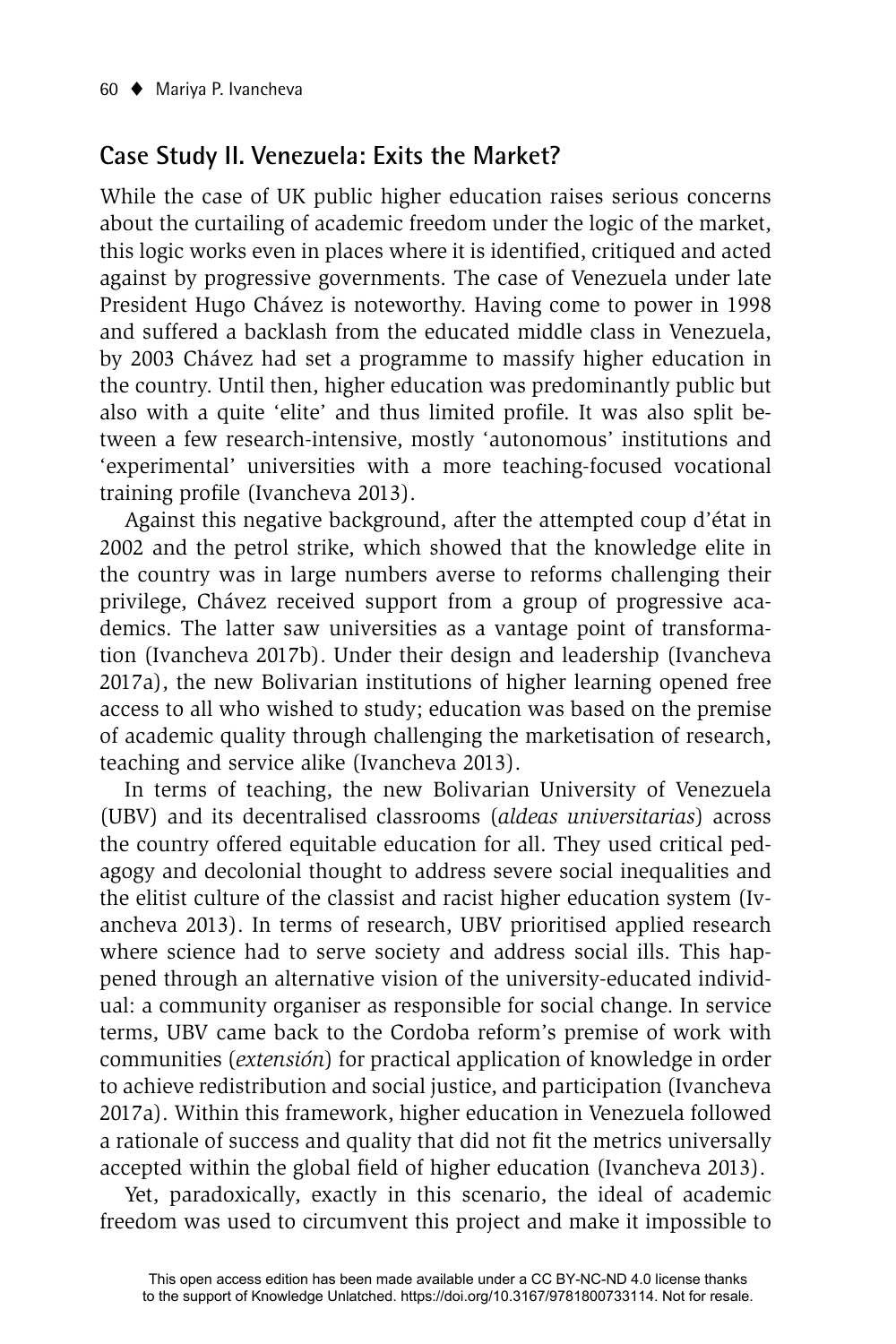live up to its progressive design. Fought through many bloody struggles by liberal and left political factions since the early twentieth century, academic freedom has been a long-lasting ideal for Venezuelan university communities (Tünnerman 2008). As such, it became subject to one of the first reforms of the liberal government after a popular revolt that toppled the dictatorship of Marcos Perez Jiménez in 1958. Yet subsequent governments after 1958 did not decriminalise the Venezuelan Communist Party (PCV), which fought against the dictatorship together with them. Academic autonomy was used by the underground left to protect its activity on university campuses where governments had no right to intervene (Ivancheva 2017a). Liberal 'democratic' governments, however, still intervened in key episodes of academic contention, especially during the University Renovation (1969–70), a sustained student protest wave demanding curricular and structural reform of the university. Such governments, regardless of whether they were from the Christian Democratic (COPEI) or Social Democratic (AD) part of the political spectrum, also found cunning ways to circumvent academic freedom. With the 1971 Law of Higher Education, autonomy was cemented for a small number of old public universities, but all new 'experimental' universities were deprived of autonomy, with management and curricula appointed by the government (Moreno 2008; Ivancheva 2017a).

At the few autonomous university campuses still functioning as oases of free speech and gathering, academic freedom remained a strategic asset in the struggle against the police state and the anti-neoliberal discontent in the 1980s and 1990s (Ivancheva 2017a; Moreno 2008). Yet universities have been increasingly subject to commercialisation and to becoming ever more exclusive with the introduction of graduate studies fees and entry exams (Lopez and Hernandez 2001). With the rise to power of Hugo Chávez, progressive academics tried to use the campus of the autonomous Central University of Venezuela (UCV) to wage a battle to make public universities more inclusive, but academic autonomy was used against them (Ivancheva 2017a; Moreno 2008).

In 2001, during a sustained occupation of UCV, progressives under the name 'Movement for Academic Transformation' (MTU) demanded reform of the university. However, guided by the principle of nonintervention in campuses under the ideal of academic freedom and institutional autonomy, the government of Hugo Chávez did not support the 2001 occupation (Ivancheva 2017a). A year later, UCV and other autonomous universities under increasingly conservative leadership failed to condemn the attempted coup d'état against the democratically elected President Chávez (Ivancheva 2017b). In 2003, a general strike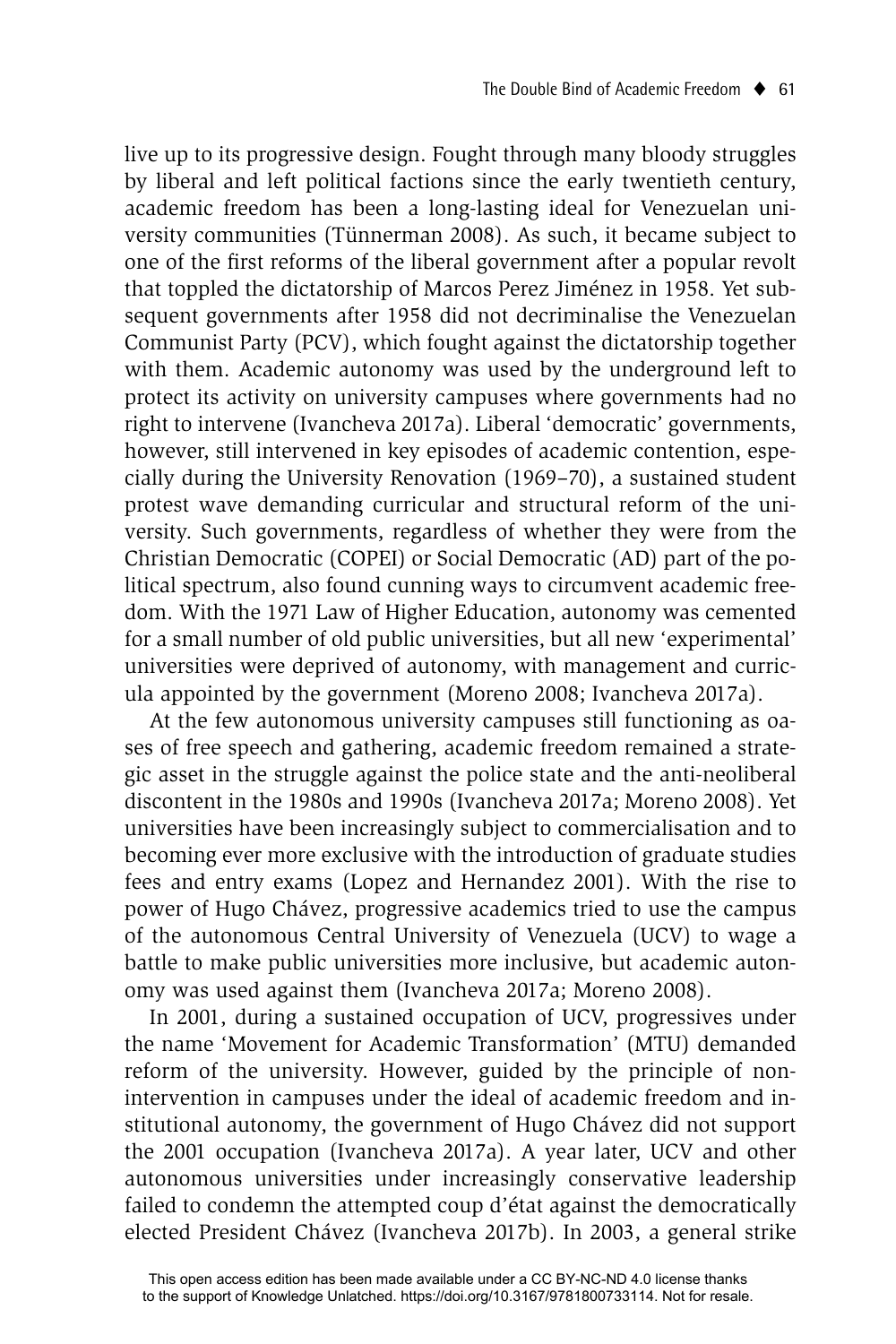in the petrol sector blocked the country; almost twenty thousand workers in the state petrol industry walked out, causing huge disruptions in everyday life (Vessuri, Canino and Sánchez-Rose 2005). It became clear that if the government could not enter universities to reform them, they had to create new universities.

Established in 2003 by left-wing intellectuals and former student activists, the Bolivarian University of Venezuela (UBV) became the vanguard institution of this reform. In order to provide schooling for over half a million poor Venezuelans, UBV employed thousands of university graduates new to the academic profession. However, those entrenched at traditional universities and state agencies, academics, university leaders and policy makers hostile to the Bolivarian government denied accreditation to UBV's programmes (Ivancheva 2017b). This caused traditional universities to remain dominant in the field of knowledge production and their students retained privileged access to graduate programmes and job market placements (Ivancheva 2017b). In contrast, UBV students – often adult learners and women, first-generation higher education scholars – remained at a disadvantage in the educational and job market. Their credentials were not officially certified, so they received little to no recognition or economic return for their education.

Inscribed within a global field of higher education dominated by rankings and performance metrics (Marginson 2008), and a national policy landscape in which UBV could only be accredited by official bodies dominated by representatives of established elite institutions, UBV faculty had to face a double-edged sword. Despite their huge teaching loads with a complex student population, they needed to gain postgraduate degrees to facilitate the accreditation of UBV's programmes, so that UBV students would be able to participate in the traditional job market. In this regard, it became clear that the government's decision not to intervene in support of the 2001 MTU occupation of UCV or in state accreditation agencies on the basis of the old ideal of academic freedom was a dangerous risk. Read through a liberal lens, academic freedom, once an ideal of the left used to promote political activity for transformative social change, was now used to defend the liberal *status quo* subverting the UBV project.

## **Conclusions**

Academic freedom is under threat not only when political powers suspend democracy, but also when state and institutional-level decisions are dictated by the logic of the market. In the UK, one of the oldest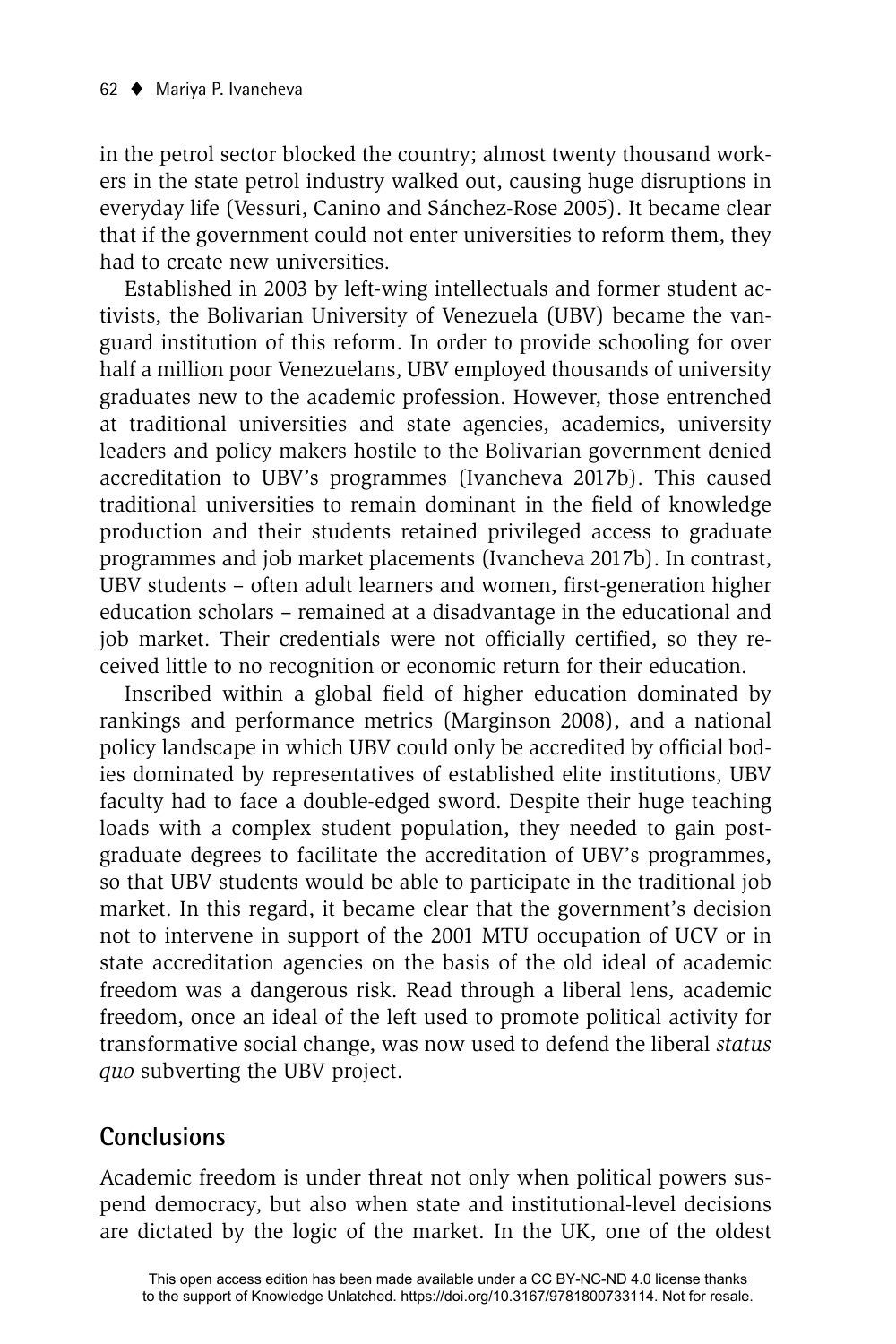democracies of this world, scholars and students face ever increasing restrictions on '[their] ability to choose research topics . . . teaching subjects . . . organise their own time, and . . . choose the networks and communities in which they located themselves' (Megoran and Mason 2020: 18). Academics become less and less free in their pursuit of knowledge, tied down by the requirements of fundraising and publication peer reviews that disadvantage 'controversial', 'daring' or even interdisciplinary ideas and research. Research and teaching are pitted against each other while done by two reserve armies: researchers 'lucky' to have publications under the publish-or-perish ideal; and teaching-only faculty invisible and fearful of losing even their insecure low wages. Research, teaching and service are put second to serving businesses and prioritising profit as opposed to scholarship.

Thus, even if academic freedom is taken with its narrower definition of non-infringement by the political state apparatus into individual academic conduct, there is much reason for concern. If we do not have an understanding of the institutional and systemic importance of 'academic freedom' – a term that safeguards public universities as spaces of social change contributing to the public good – there is no basis for critique if a leading public university system increasingly serves the market (Traianou 2015: 39). With such understanding, the Venezuelan case demonstrates the limitations of the concept of academic freedom when it is used to perpetuate the market logic in higher education, bestowing individual or guild privileges on a tiny elite against a project that benefits the many, not the few.

The role of the state in this process merits a larger discussion that is beyond the scope of the current chapter. Suffice to say that cases like the UK show how many governments too willingly facilitate the market's entry into the higher education system through the front door, subjecting research to fundraising competition, teaching to student fees revenue, and service to profit for private companies. Cases like Venezuela show that unless progressive governments take regulatory control over universities, qualifications recognition systems and job markets, reform is difficult to advance. As long as scholarly debates focus on the narrative of academic freedom only as freedom from authoritarian states, the market assault on it in liberal democracies will remain unchallenged.

In this framework, it is especially important to remember when working with asylum-seeking students and faculty that condemning regimes in sending peripheral countries that destine them to migrate often happens in parallel to a dangerous romanticisation of the liberal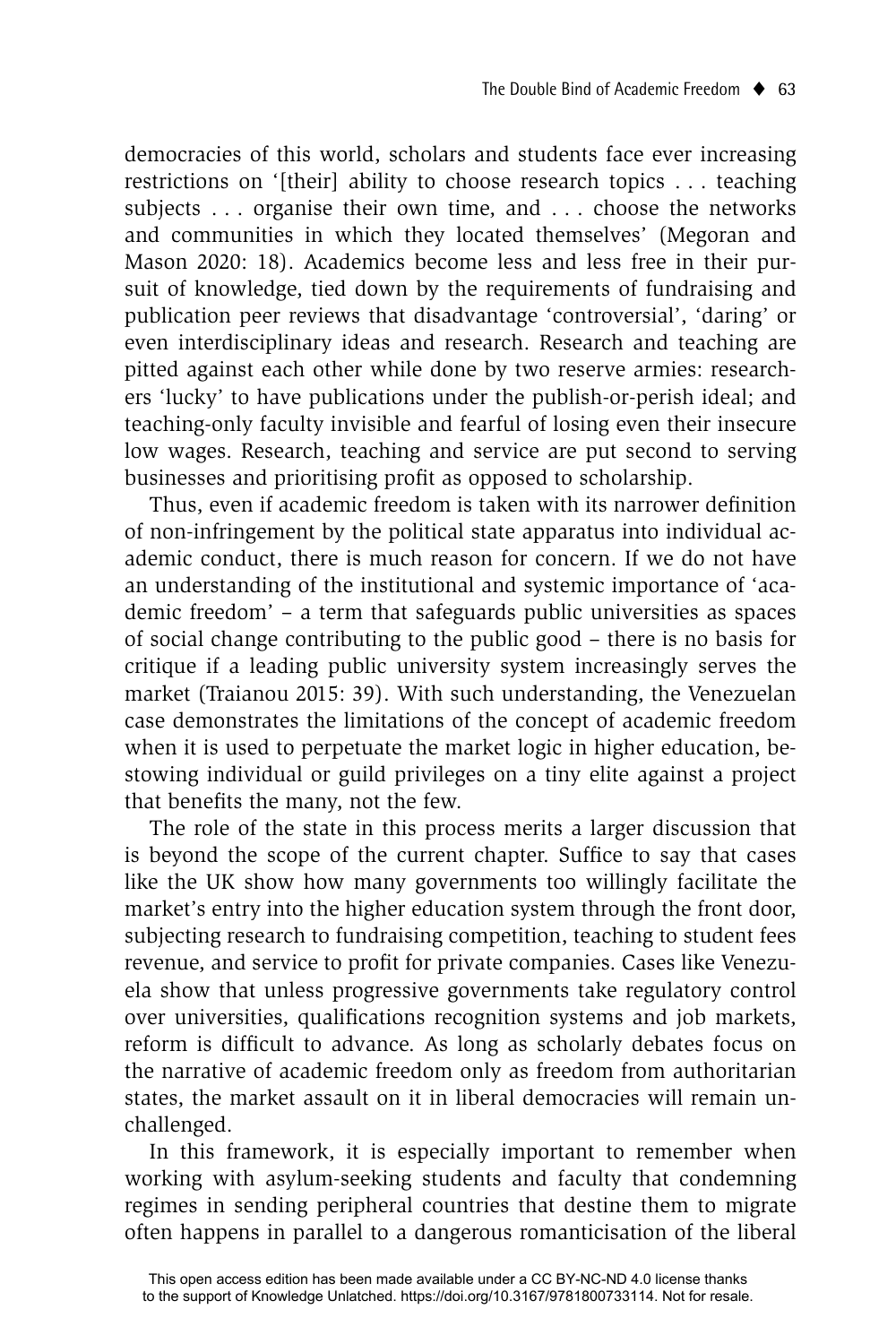democratic institutions and states in receiving core countries. Such a stance is problematic given the key role of capitalist democracies in war and economic warfare against peripheral and formerly colonial territories, but also vis-à-vis the lack of discussion of the (barely existing) prospects of migrant scholars for a stable position beyond short-term 'refugee' or 'scholars at risk' grants (Vatansever 2020). Such selective omission legitimates the economic and military intervention by core countries, while overlooking the market-caused infringements on rights and freedoms in the former. It also overlooks the continuous precarity and economic coercion that migrants (and academic migrants) face in receiving countries as a more disadvantaged sub-group within their own profession. A liberal concept of freedom (and of academic freedom as its sub-species) can be used as a disciplining tool against non-conforming states, and – at times – against university reforms challenging free-market capitalism.

**Mariya P. Ivancheva** (University of Strathclyde) is an anthropologist and sociologist of higher education and labour. Her academic work and research-driven advocacy focus on the casualisation and digitalisation of academic labour, the re/production of intersectional inequalities at universities and in labour markets, and on the role of academic communities in processes of social change, especially transitions to/from socialism.

 $\blacklozenge$ 

#### **References**

- Adams, R. 2019. 'Spiralling Rents Consume Increasing Portion of Student Loans', *Guardian*, 11 December. https://www.theguardian.com/education/2019/dec/ 11/spiralling-rents-consume-increasing-portion-of-student-loans.
- Altbach, P.G. 2001. 'Academic Freedom: International Realities and Challenges', *Higher Education* 41(1/2): 205–19. https://doi.org/10.1023/A:1026791518365.
- Anonymous Academic. 2014. 'European Research Funding: It's Like Robin Hood in Reverse', *Guardian*, 7 November*.* https://www.theguardian.com/higher-edu cation-network/2014/nov/07/european-research-funding-horizon-2020.
- Bailey, M., and D. Freedman. 2011. *The Assault on Universities: A Manifesto for Resistance*. London: Pluto Press.
- Bennet, R. 2018. 'Universities Are Hoarding £44bn in Reserves but the Cost of a Student Loan Will Rise', *Times*, 27 April. https://www.thetimes.co.uk/article/ universities-sit-on-44bn-after-tuition-fee-increase-03ngzv8q2.
- Bero, L. 2019. 'When Big Companies Fund Academic Research, the Truth Often Comes Last', The Conversation, 2 October. http://theconversation.com/whenbig-companies-fund-academic-research-the-truth-often-comes-last-119164.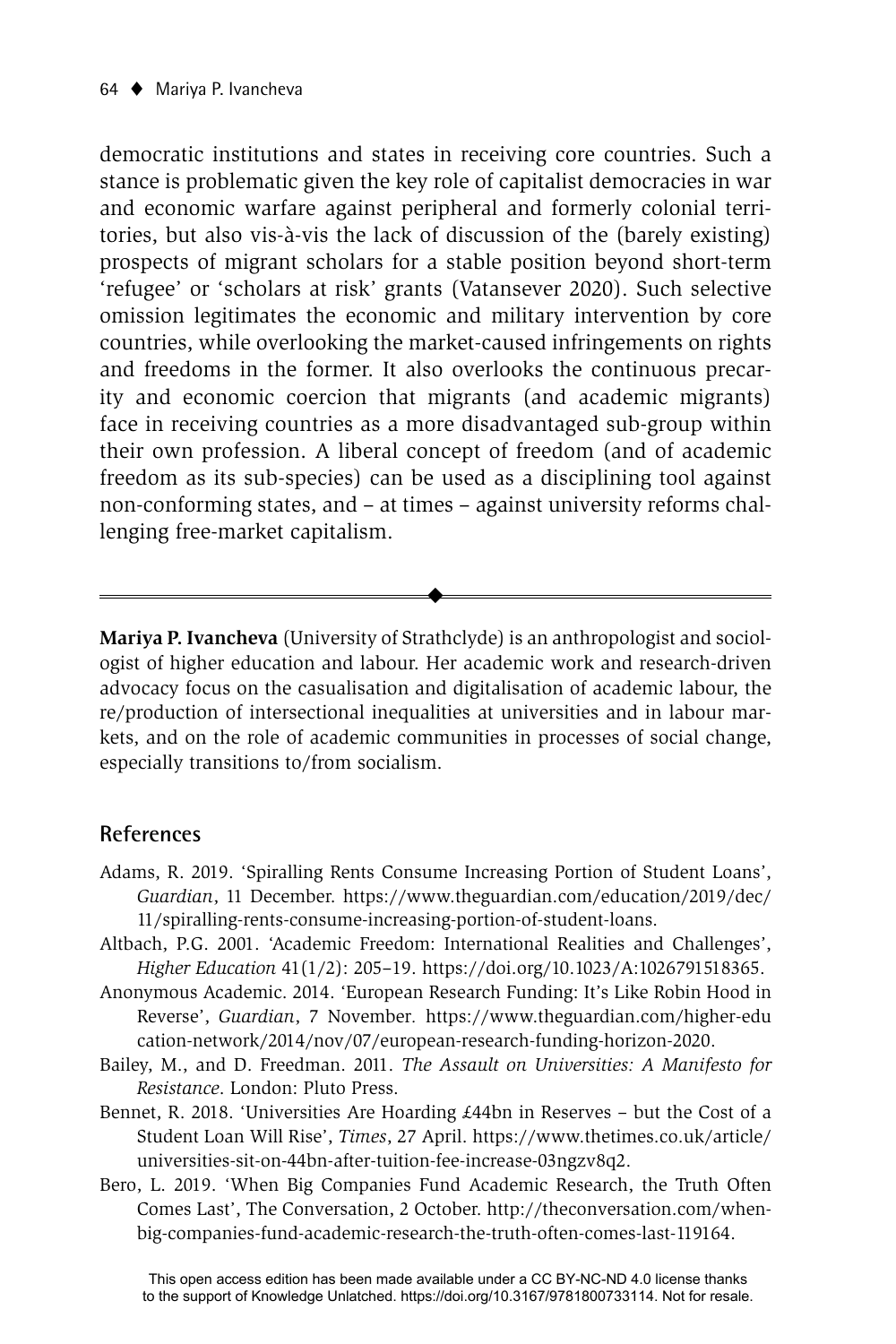- Brandist, C. 2017. 'The Perestroika of Academic Labour: The Neoliberal Transformation of Higher Education and the Resurrection of the "Command Economy"', *Ephemera: Theory and Politics in Organization* 17(3): 583–608.
- Bunce, L., A. Baird and S.E. Jones. 2017. 'The Student-as-Consumer Approach in Higher Education and Its Effects on Academic Performance', *Studies in Higher Education* 42(11): 1958–78. https://doi.org/10.1080/03075079.2015.1127908.
- Carpentier, V. 2018. 'Expansion and Differentiation in Higher Education: The Historical Trajectories of the UK, the USA and France', Centre for Global Education, Working Paper 33. https://www.researchcghe.org/publications/working-pa per/expansion-and-differentiation-in-higher-education-the-historical-trajectori es-of-the-uk-the-usa-and-france/.
- Cavendish, C. 2019. 'British Universities Must Stand Up to Chinese Pressure', *Financial Times*, 8 November. https://www.ft.com/content/df27ad90-017d-11 ea-b7bc-f3fa4e77dd47.
- CDBU (Council of the Defence of British Universities). 2016. 'The Higher Education and Research Bill: What's Changing?' CDBU. http://cdbu.org.uk/the-highereducation-and-research-bill.
- Dearnley, E. 2018. 'The First Women to Attend a UK University and Their Remarkable Story', i: The Essential Briefing, 13 September. https://inews.co.uk/ news/long-reads/university-london-first-british-women-female-students-grad uates-507725.
- Docherty, T. 2015. *Universities at War*. London: Sage.
- Eagleton, T. 2015. 'The Slow Death of the University', *The Chronicle of Higher Education*, 6 April. https://www.chronicle.com/article/The-Slow-Death-of-the/ 228991.
- Einaudi, L. 1963. 'University Autonomy and Academic Freedom in Latin America', *Law and Contemporary Problems* 28(3): 636–46.
- Enders, J., H. de Boer and E. Weyer. 2013. 'Regulatory Autonomy and Performance: The Reform of Higher Education Re-visited', *Higher Education* 65(1): 5–23. https://doi.org/10.1007/s10734–012–9578–4.
- Fukuyama, F. 1993. *The End of History and the Last Man*. London: Penguin Books Limited.
- Gagyi, A., and M. Ivancheva. 2019. 'The Reinvention of "Civil Society": Transnational Conceptions of Development in East-Central Europe', in N. McCrea and F. Finnegan (eds), *Funding, Power and Community Development*. Policy Press, pp. 55–68.
- Galpin, C. 2018. 'Video Must Not Kill the Female Stars of Academic Debate', *Times Higher Education*, 8 November. https://www.timeshighereducation.com/opin ion/video-must-not-kill-female-stars-academic-debate.
- Goddard, E. 2019. 'Universities Must Confront the Student Mental Health Crisis', *Vice*, 8 October. https://www.vice.com/en\_in/article/ywabdy/student-men tal-health-expert-advice-universities.
- Hale T., and G. Viña. 2016. 'University Challenge: The Race for Money, Students and Status', *Financial Times*, 26 June. https://www.ft.com/content/c662168a-38c5-11e6-a780-b48ed7b6126f.
- Harvey, D. 2005. *A Brief History of Neoliberalism*. Oxford University Press.

This open access edition has been made available under a CC BY-NC-ND 4.0 license thanks to the support of Knowledge Unlatched. https://doi.org/10.3167/9781800733114. Not for resale.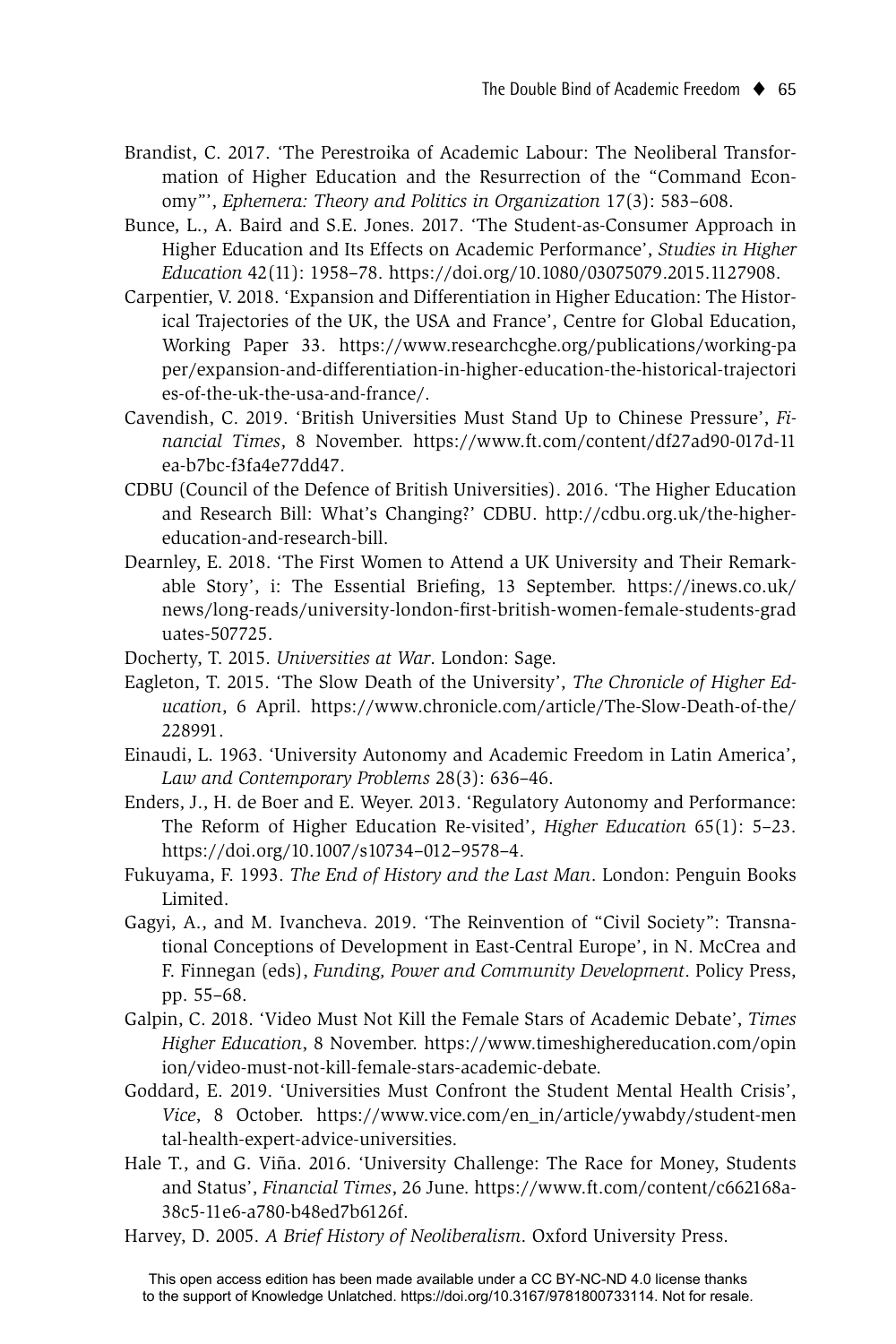- Hill, P. 2018. 'Online Program Management: Spring 2018 View of the Market Landscape', e-Literate, 2 April. https://eliterate.us/online-program-managementmarket-landscape-s2018/.
- Hillman, N. 2018. 'Differential tuition fees: Horses for courses?' *HEPI*. https://www .hepi.ac.uk/wp-content/uploads/2018/02/HEPI-Differential-tuition-fees-Hors es-for-courses-Report-104\_FINAL.pdf.
- Horan, H. 2019. 'Uber's "Academic Research" Program: How to Use Famous Economists to Spread Corporate Narratives', ProMarket, 5 December. https:// promarket.org/ubers-academic-research-program-how-to-use-famous-econo mists-to-spread-corporate-narratives/.
- Ignatieff, M., and S. Roch (eds). 2018. *Academic Freedom: The Global Challenge*. Central European University Press.
- Ivancheva, M. 2013. 'The Bolivarian University of Venezuela: A Radical Alternative in the Global Field of Higher Education?', *Learning and Teaching* 6(1): 3–25. https://doi.org/10.3167/latiss.2013.060102.
- Ivancheva, M.P. 2017a. 'The Discreet Charm of University Autonomy: Conflicting Legacies in the Venezuelan Student Movements', *Bulletin of Latin American Research* 36(2): 177–91. https://doi.org/10.1111/blar.12472.
- Ivancheva, M.P. 2017b. 'Between Permanent Revolution and Permanent Liminality: Continuity and Rupture in the Bolivarian Government's Higher Education Reform', *Latin American Perspectives* 44(1): 251–66. https://doi.org/10.1177/ 0094582X16666021.
- Ivancheva, M.P. 2020. 'The Casualization, Digitalization, and Outsourcing of Academic Labour: A Wake-up Call for Trade Unions', Focaal Blog, 20 March. http://www.focaalblog.com/2020/03/20/mariya-ivancheva-the-casualizat ion-digitalization-and-outsourcing-of-academic-labour-a-wake-up-call-fortrade-unions/.
- Ivancheva, M., K. Lynch and K. Keating. 2019. 'Precarity, Gender and Care in the Neoliberal Academy', *Gender, Work & Organization* 26(4): 448–62. https://doi .org/10.1111/gwao.12350.
- Ivancheva, M., and I. Syndicus. 2019. 'Introduction', *Learning and Teaching* 12(1): 1–16. https://doi.org/10.3167/latiss.2019.120101.
- Knowles, C., and R. Burrows. 2014. 'The Impact of Impact', *Etnografica* 18(2): 237–54. https://doi.org/10.4000/etnografica.3652.
- Komljenovic, J., and S.L. Robertson. 2016. 'The Dynamics of 'Market-Making' in Higher Education', *Journal of Education Policy* 31(5): 622–636.
- Lieberman, M. 2017. 'OPMs: Fee for Service is Growing, But Revenue-Share Models Dominate', *Inside Higher Education*, 25 October. https://www.insi dehighered.com/digital-learning/article/2017/10/25/opms-fee-service-growingrevenue-share-models-dominate.
- Lopez, R., and C.A. Hernandez. 2001. 'Movimientos estudiantiles y crisis del sistema político en Venezuela: 1987–1988', *Espacio Abierto* 10(4): 631–66.
- Lyer, K.R. 2019. 'Academic Freedom: Repressive Government Measures Taken against Universities in More Than 60 Countries', The Conversation, 30 October. http://theconversation.com/academic-freedom-repressive-government-mea sures-taken-against-universities-in-more-than-60-countries-118412.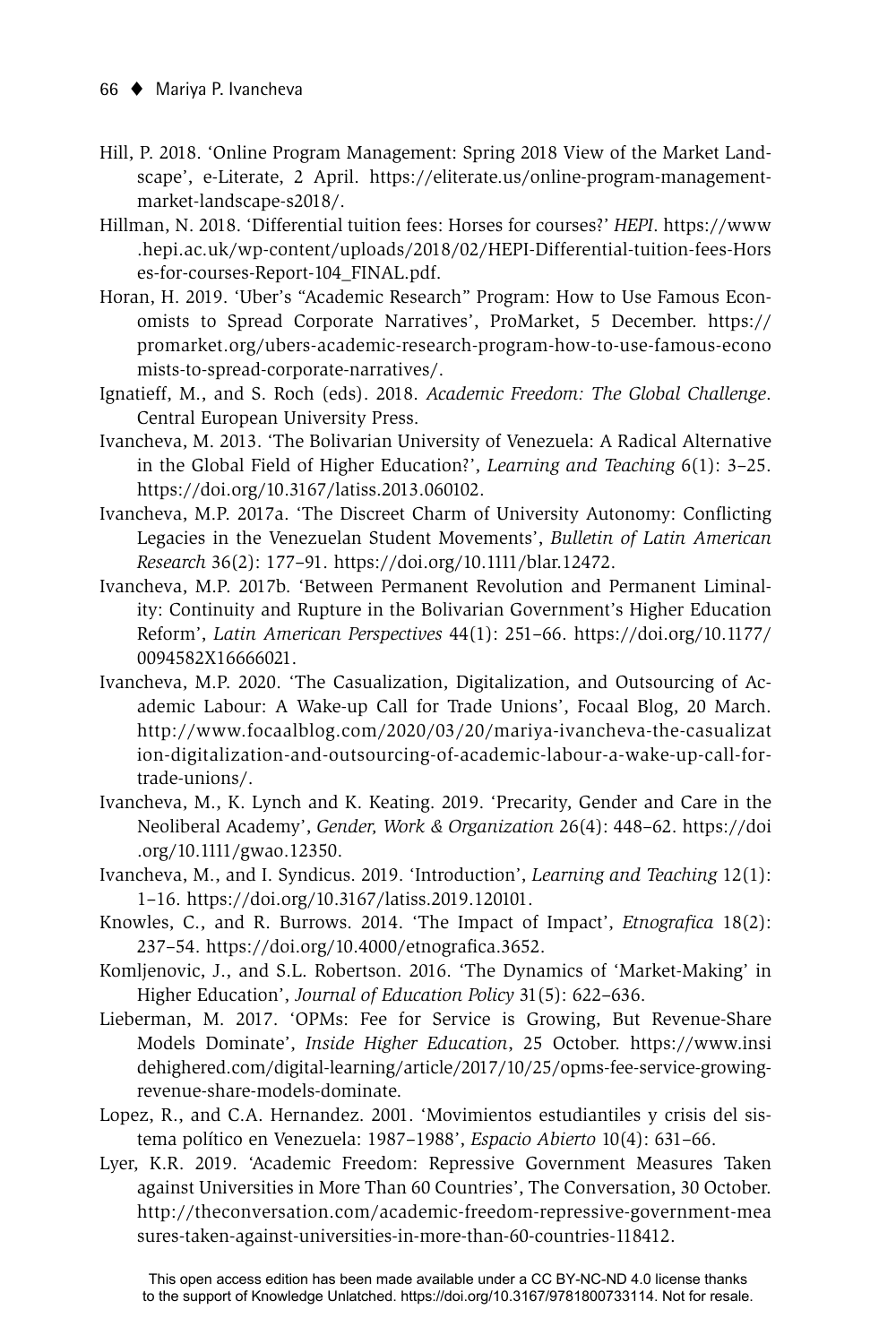- Lynch, K., and M. Ivancheva. 2015. 'Academic Freedom and the Commercialisation of Universities: A Critical Ethical Analysis', *Ethics in Science and Environmental Politics* 15(1): 1–15. https://doi.org/10.3354/esep00160.
- Marginson, S. 2008. 'Global Field and Global Imagining: Bourdieu and Worldwide Higher Education', *British Journal of Sociology of Education* 29(3): 303–15. https://doi.org/10.1080/01425690801966386.
- Mihalyfy, D.F. 2014. 'Higher Education's Aristocrats', *Jacobin*, 27 September*.* https://www.jacobinmag.com/2014/09/higher-educations-aristocrats.
- Matthews, D. 2019. 'Researchers Concerned as Tech Giants Choke off Access to Data', *Times Higher Education*, 23 October. https://www.timeshighereduca tion.com/news/researchers-concerned-tech-giants-choke-access-data.
- McKie, A. 2020. 'Do Edtech Apps Keep Student Data Safe?', *Times Higher Education*, 14 January. https://www.timeshighereducation.com/news/do-edtechapps-keep-student-data-safe.
- Megoran, N., and O. Mason. 2020. 'Second Class Academic Citizens: The Dehumanising Effects of Casualisation in Higher Education', University and College Union, January. https://www.ucu.org.uk/media/10681/second\_class\_academ ic\_citizens/pdf/secondclassacademiccitizens.
- Metcalfe, A.S. 2006. 'The Corporate Partners of Higher Education Associations: A Social Network Analysis', *Industry & Innovation* 13(4): 459–79. https://doi .org/10.1080/13662710601032846.
- Metcalfe, W. 2020. 'University of Sunderland to Stop Teaching History, Politics and Languages', Chronicle Live, 23 January. https://www.chroniclelive.co.uk/ news/university-sunderland-closes-history-department-17616249.
- Moreno, A. 2008. 'Historia sociopolitica de la universidad y autonomia en Venezuela: Rostros y mascaras', *Educere* 12(41): 351–77.
- Morrish, L. 2019. 'Pressure Vessels: The Epidemic of Poor Mental Health among Higher Education Staff', HEPI, 23 May. https://www.hepi.ac.uk/2019/05/23/ pressure-vessels-the-epidemic-of-poor-mental-health-among-higher-educati on-staff/.
- Murphy, S. 2017. *Zombie University: Thinking under Control*. Repeater.
- O'Keefe, T. 2016. 'Making Feminist Sense of No-Platforming', *Feminist Review* 113(1): 85–92. https://doi.org/10.1057/fr.2016.7.
- Osborne H., and C. Barr. 2018. 'Revealed: The Developers Cashing in on Privatisation of Student Housing', *Guardian*, 27 May. https://www.theguardian.com/ education/2018/may/27/revealed-developers-cashing-in-privatisation-uk-stud ent-housing.
- Peter, M., and F. Strazzari. 2016. 'Securitisation of Research: Fieldwork under New Restrictions in Darfur and Mali', *Third World Quarterly* 38(7): 1531–50. https:// doi.org/10.1080/01436597.2016.1256766.
- Pietsch, T. 2013. *Empire of Scholars: Universities, Networks and the British Academic World*, *1850–1939*. Manchester University Press.
- Sam, C., and P. van der Sijde. 2014. 'Understanding the Concept of the Entrepreneurial University from the Perspective of Higher Education Models', *Higher Education* 68(6): 891–908. https://doi.org/10.1007/s10734–014–9750–0.
- Shackle, S. 2019. '"The Way Universities Are Run Is Making Us Ill": Inside the